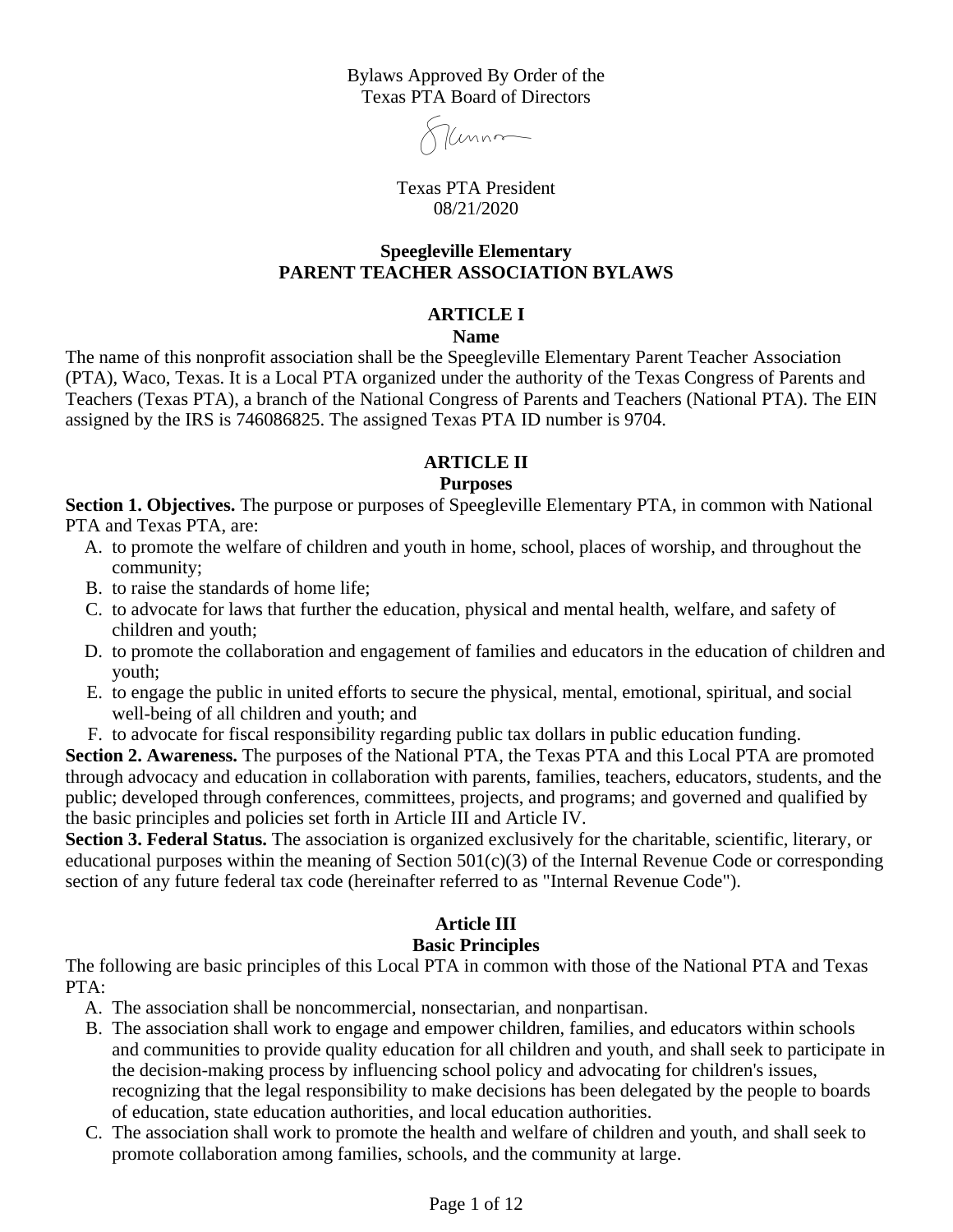D. Commitment to inclusiveness and equity, knowledge of PTA, and professional expertise shall be guiding principles for service in the association.

## **Article IV Basic Policies**

- A. No part of the net earnings of the association shall inure to the benefit of, or be distributable to, its members, directors, trustees, officers, or other private persons except that the association shall be authorized and empowered to pay reasonable compensation for services rendered, and to make payments and distributions in furtherance of the purposes set forth in Article II hereof.
- B. Notwithstanding any other provision of these articles, the association shall not carry on any other activities not permitted to be carried on (i) by an association exempt from federal income tax under Section  $501(c)(3)$  of the Internal Revenue Code or (ii) by an association, contributions to which are deductible under Section 170(c)2 of the Internal Revenue Code.
- C. The association or members in their official capacities shall not, directly or indirectly, participate or intervene (in any way, including the publishing or distributing of statements) in any political campaign on behalf of, or in opposition to, any candidate for public office, or devote more than an insubstantial part of its activities to attempting to influence legislation by propaganda or otherwise.

# **Article V**

# **Relationship with Texas PTA**

**Section 1. Organization.** This Local PTA shall be organized and chartered under the authority of the Texas PTA, in conformity with such rules and regulations, not in conflict with the National PTA Bylaws, as the Texas PTA may in its bylaws prescribe. The Texas PTA shall issue to this Local PTA an appropriate charter evidencing the due organization and good standing of this Local PTA.

**Section 2. Expectations**. This Local PTA shall adhere to the Standards of Continuing Affiliation, which define requirement for Good Standing and Active Status. Local PTAs which achieve Active status by December 1, are eligible for voting representation at the upcoming National PTA Convention and Texas PTA Annual Meeting.

**Section 3. Harm to Brand or Name**. Texas PTA may withdraw the charter or remove an officer or chair of a Local PTA with notice given to the Local PTA leadership if, in the opinion of Texas PTA, the Local PTA, officer, or chair is jeopardizing or endangering the good will or good name of Texas PTA.

**Section 4. Withdrawal of Charter**. This Local PTA is obligated, upon withdrawal of its charter by the Texas PTA, to:

- A. surrender all of its books, records, assets and property to Texas PTA;
- B. cease and desist from the further use of any name that implies or connotes association with the National PTA or the Texas PTA; and
- C. carry out promptly, under the supervision and direction of the Texas PTA, all proceedings necessary for the purpose of dissolving this Local PTA.

**Section 5**. **Records Retention.** This Local PTA shall keep such permanent books of account and records as shall be sufficient to establish the items of gross income, receipts and disbursements of the association including, specifically, the number of its members, the dues collected from its members and the amount of dues remitted to the Texas PTA. Such books of account and records shall at all reasonable times be open to inspection by an authorized representative of the Texas PTA or the National PTA.

**Section 6. Dissolution of PTA**. A Local PTA considering dissolving its relationship with Texas PTA (and thereby National PTA) shall follow the procedures for dissolution as adopted by the Texas PTA Board of Directors. These procedures include but are not limited to:

- A. notifying Texas PTA of the Local PTA's intent to dissolve;
- B. a meeting with a representative of Texas PTA with the Local PTA executive board members, including the principal, to discuss the ramifications of dissolution and procedures;
- C. a regular or special meeting of the membership with a representative of Texas PTA;
- D. a two-thirds vote of the members present is required for dissolution; a quorum having been established; and,
- E. surrender all of its books, records, assets and property to Texas PTA.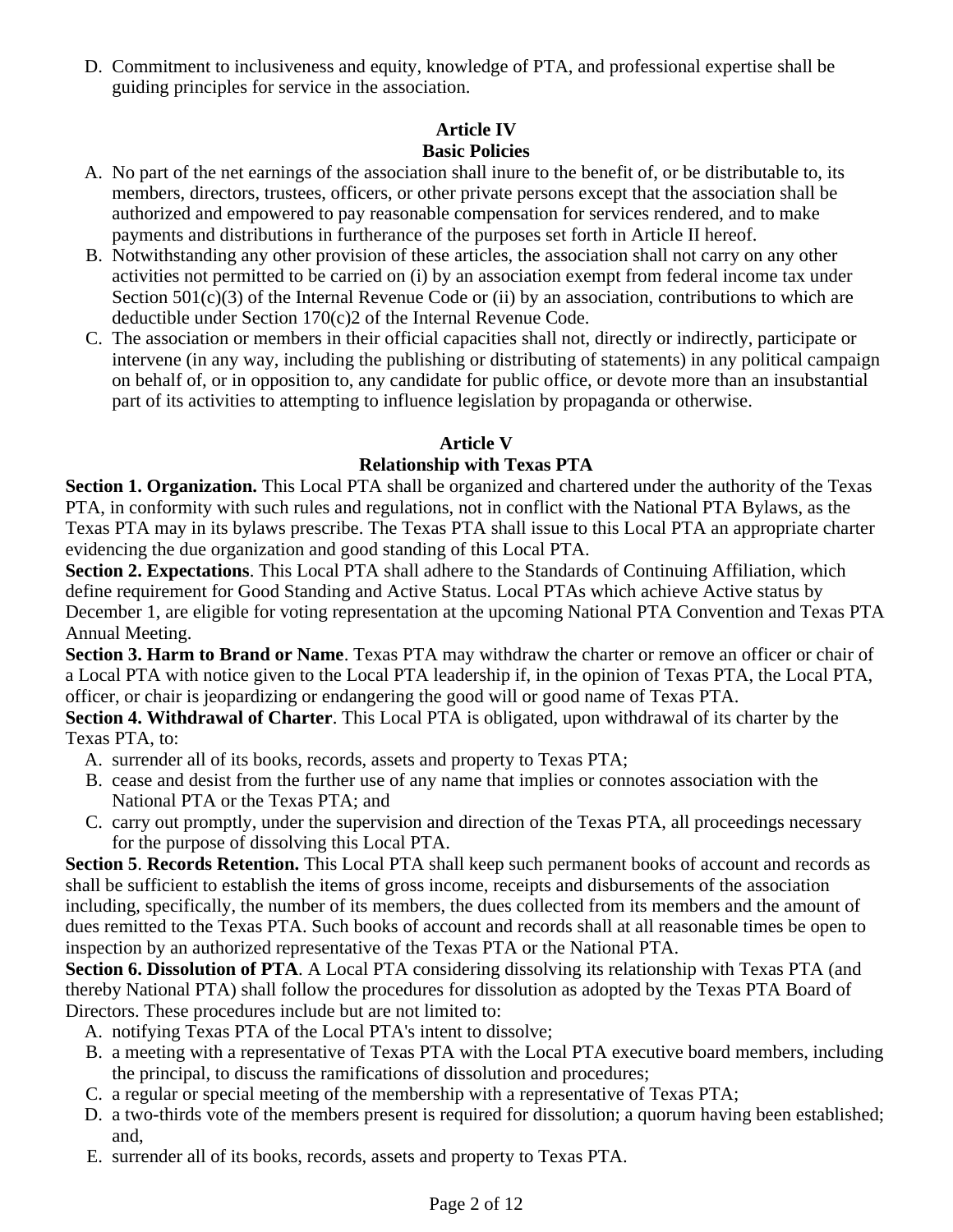Any Local PTA failing to follow the procedures shall forfeit all Local PTA books, records and assets to Texas PTA.

# **ARTICLE VI Membership and Dues**

## **Section 1. Members.**

- A. Membership in PTA shall be open without discrimination to anyone who believes in and supports the mission and purposes of National PTA and Texas PTA.
- B. Every individual who is a member of this Local PTA is a member of the National PTA and the Texas PTA and is entitled to all the benefits of such membership.
- C. The members of this Local PTA shall be the individual members who have paid dues for the current membership year.
- D. The membership year shall be August 1 July 31. (*Proviso: The initial membership year for PTAs organizing after March 15 shall be extended to July 31 of the subsequent membership year.)*
- E. Only members of this Local PTA who have paid dues for the current membership year may participate in the business of the association and be eligible to serve in any elected or appointed position.
- F. This Local PTA may admit individuals to membership at any time.
- G. Members of this Local PTA are recognized as members of Texas PTA and National PTA when membership rosters and dues are received by Texas PTA.

# **Section 2. Dues.**

- A. Annual dues for each member shall be \$ 5.50 for the local portion of dues plus state dues as determined by Texas PTA and national dues as determined by National PTA.
- B. This Local PTA shall remit a membership roster and the national and state portions of the dues paid by each member of this Local PTA to the Texas PTA as required by Texas PTA.

# **Section 3. Texas PTA Honorary Life Members.**

- A. An honorary life membership may be granted to any deserving individual by the Local PTA upon receipt of payment to Texas PTA.
- B. An honorary life membership does not authorize the right to vote or hold office without payment of the national and local portion of the dues.
- C. Each honorary life membership grants an exemption from paying the Texas PTA portion of the dues at only one Local PTA.

# **ARTICLE VII**

# **Officers**

**Section 1. Officers.** The officers of this Local PTA shall be a president, 3 vice president(s), a secretary, a treasurer, a parliamentarian, and the campus Principal (or designee).

**Section 2. Eligibility.** Each officer shall:

- A. subscribe to, believe in and support the mission and purposes and policies of National PTA and Texas PTA;
- B. be a member of this Local PTA within 30 days of the membership year in which you serve;
- C. receive no compensation from the association except reimbursement for reasonable expenses as set forth in PTA policies and procedures;
- D. have served no more than two consecutive terms in the same position; and,
- E. sign the Confidentiality, Ethics and Conflict of Interest Agreement on an annual basis.

**Section 3. Term of Office**. Officers shall assume their official duties following the end of the fiscal year and shall serve a term of one year. Elected officers shall not serve more than two consecutive terms in the same office. One who has served more than one-half of a term shall be credited with having served that term. *(Proviso: The initial term of office shall be extended to the close of the subsequent fiscal year for PTAs organizing after January 1.)*

**Section 4. Vacancy in Office.** All officer positions not filled by election become vacant. In the case of a vacancy in the office of president, the vice president shall serve notice to the executive board of the election to fill the vacancy of the president and shall conduct the election at an executive board meeting. A vacancy in any office other than president shall be filled by an affirmative vote of a majority of the remaining members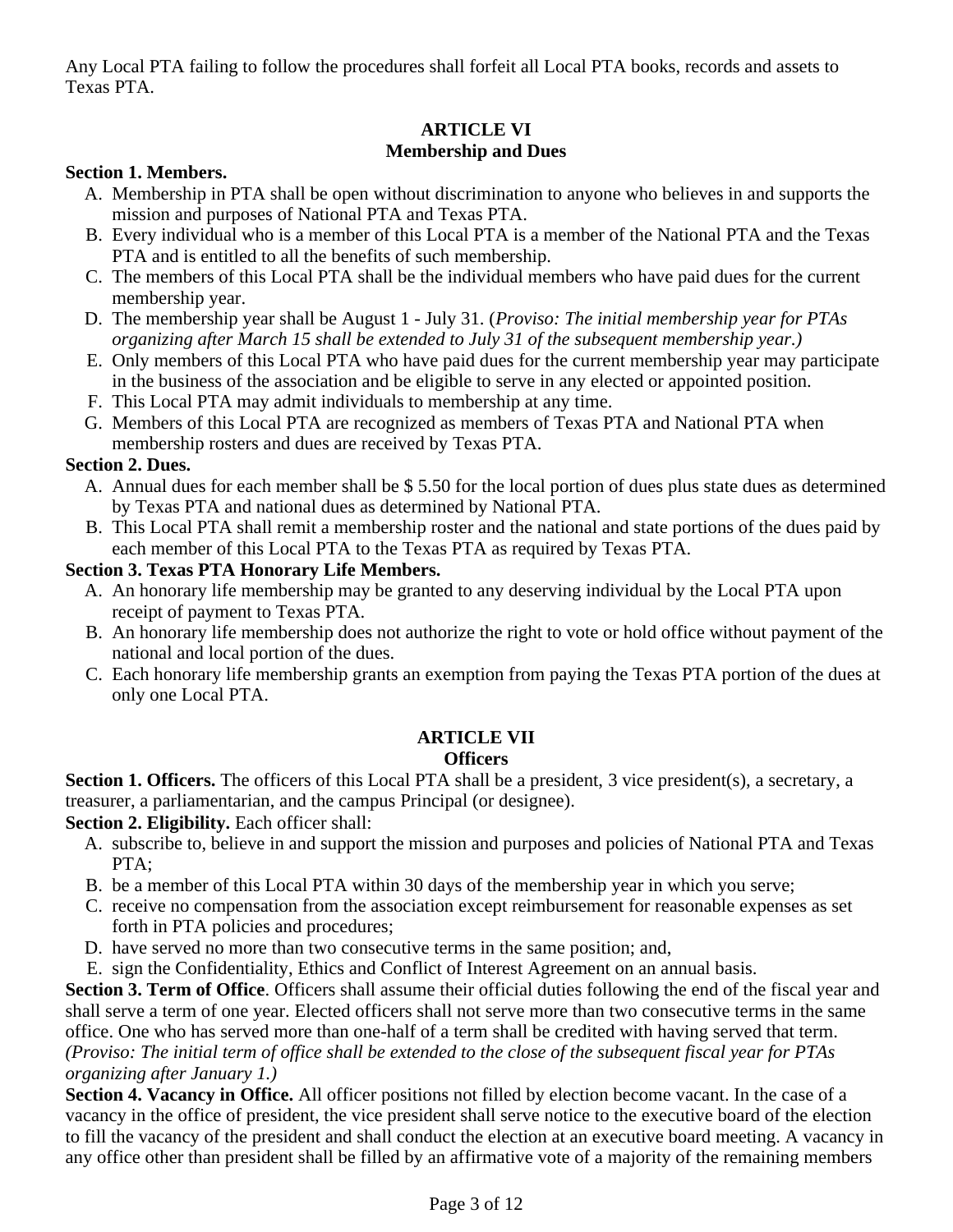of the executive board at an executive board meeting. In the interim, duties of any vacancy shall be assumed by the executive board.

**Section 5. Duties of Officers.** The officers shall perform the duties as prescribed for the office in these bylaws, by the executive board in applicable state statutes, and in the parliamentary authority.

- A. **President.** The president shall:
	- 1. complete all components of FOUNDATIONS training and deliver completion certificate to Secretary, no later than October 15 following election or appointment;
	- 2. coordinate the work of the officers and committees of the association in order that the Purposes may be promoted;
	- 3. confirm that a quorum is present at all meetings of the membership and executive board before conducting business;
	- 4. preside at all meetings of the membership and executive board;
	- 5. appoint the chair of each standing committee and special committee, subject to the approval of the executive board, unless otherwise provided in these bylaws;
	- 6. be authorized to sign on bank accounts, unless prohibited by terms of employment;
	- 7. be authorized to sign contracts approved by the executive board;
	- 8. be listed as the principal officer and be authorized to sign tax documents, unless prohibited by terms of employment;
	- 9. appoint a member, subject to the approval of the executive board, who is not authorized to sign on the bank account to open, review, initial and date each bank statement;
	- 10. represent the Local PTA as a delegate to Council PTA;
	- 11. appoint the financial reconciliation committee, subject to the approval of the executive board; and,
	- 12. serve as an ex-officio member of all committees except the nominating and financial reconciliation committees.
- B. **Newly-elected President.** The newly-elected president, within thirty days after the election meeting, shall call a meeting of the newly-elected officers to:
	- 1. appoint a parliamentarian, subject to the approval of the newly-elected officers;
	- 2. appoint the chair of each standing committee, subject to approval of the newly-elected officers; and
	- 3. conduct any other business as shall become necessary.
- C. **First Vice President.** The vice president shall:
	- 1. complete all components of FOUNDATIONS training and deliver completion certificate to Secretary, no later than October 15 following election or appointment;
	- 2. duties include aide-to-the-president; and
	- 3. preside in the absence of the president (in their designated order):
- D. **Second Vice President.** The vice president shall:
	- 1. complete all components of FOUNDATIONS training and deliver completion certificate to Secretary, no later than October 15 following election or appointment;
	- 2. duties include membership; and
	- 3. preside in the absence of the president (in their designated order):
- E. **Third Vice President.** The vice president shall:
	- 1. complete all components of FOUNDATIONS training and deliver completion certificate to Secretary, no later than October 15 following election or appointment;
	- 2. duties include fundraising; and
	- 3. preside in the absence of the president (in their designated order):
- F. **Secretary.** The secretary shall:
	- 1. complete all components of FOUNDATIONS training and deliver completion certificate to Secretary, no later than October 15 following election or appointment;
	- 2. record and maintain the minutes of all meetings of the membership and the executive board;
	- 3. send, or cause to be sent, notice of meetings of the membership and of the executive board;
	- 4. be responsible for correspondence;
	- 5. collect and preserve documents relating to the history of the association;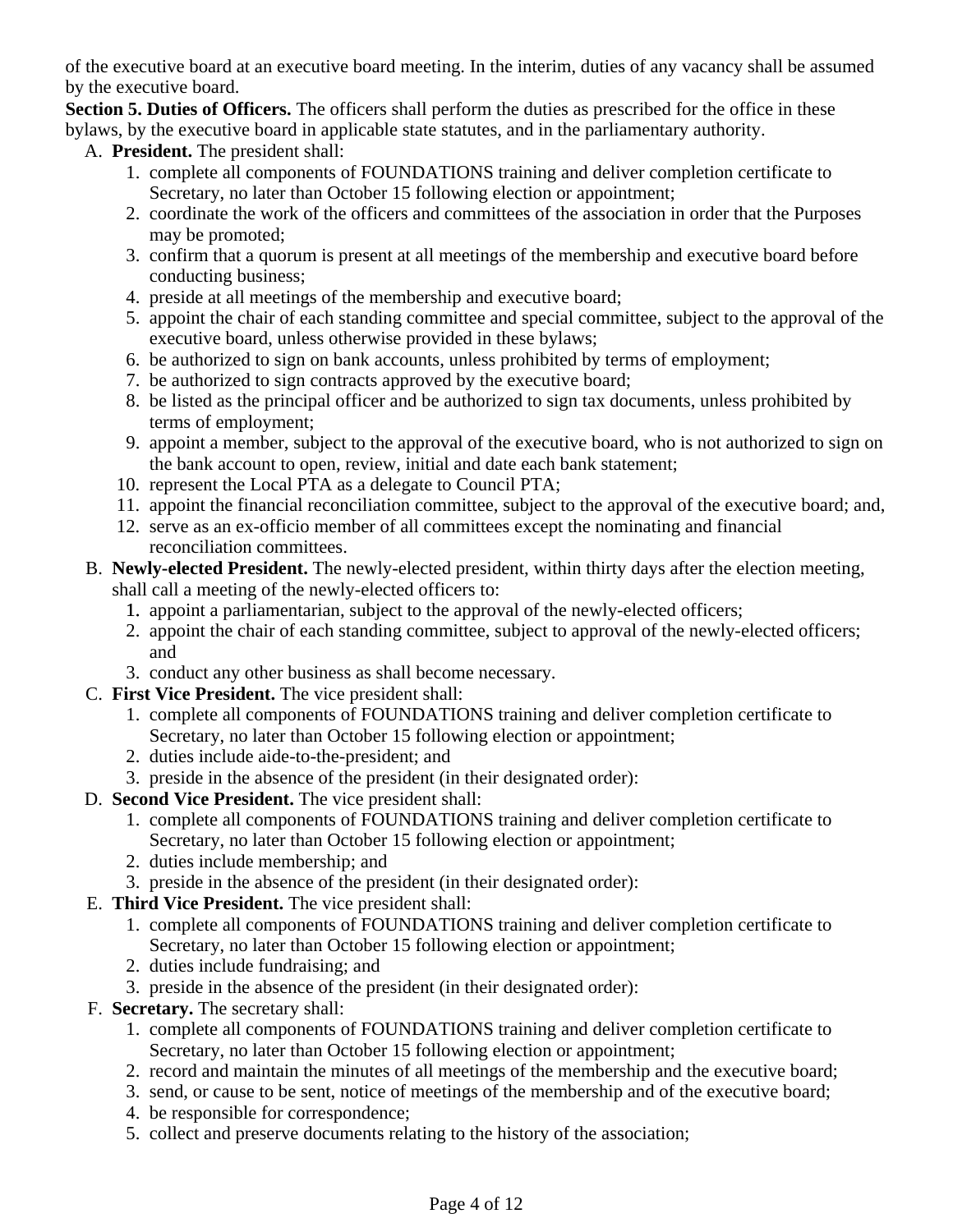- 6. present a written report to the association as the official history to be adopted at the annual membership meeting;
- 7. have a current copy of the bylaws;
- 8. confirm the executive board has reviewed and the membership has adopted the Texas PTA PTA/PTSA Records Retention Policy annually;
- 9. confirm that all executive board members have signed the Local PTA Confidentiality, Ethics, and Conflict of Interest Agreement;
- 10. collect certificates to confirm that all executive board members have completed all modules of FOUNDATIONS training by October 15 after their election or appointment;
- 11. file with the Council PTA secretary the names of this Local PTA's delegates and alternates by the first regular Council PTA delegate meeting and no later than October 1. A Local PTA joining the Council PTA or making changes after October 1 shall submit any changes in writing prior to any delegate meeting in order to be eligible to vote;
- 12. submit the names and contact information of all executive board members to the Texas PTA Office within 15 days of their election or appointment;
- 13. maintain the required documents of the association to include: all components of FOUNDATIONS training completion lists, records retention policy; adopted and signed ethics/conflict of interest policy, membership rosters (not to be released to outside interests), adopted plans of work, and completed student permission forms (if applicable); and
- 14. not be a member of the financial reconciliation committee.
- G. **Treasurer.** The treasurer shall:
	- 1. complete all components of FOUNDATIONS training and deliver completion certificate to Secretary, no later than October 15 following election or appointment;
	- 2. have custody of all the funds of the association;
	- 3. serve as the chair of the budget and finance committee;
	- 4. present a written and verbal financial report at executive board and membership meetings and as requested by the executive board or membership;
	- 5. maintain books of account and records including bank statements, receipts, budgets, invoices, paid receipts and canceled checks in accordance with the records retention policy;
	- 6. make disbursements in accordance with the budget adopted by the membership;
	- 7. be authorized to sign on bank accounts;
	- 8. be authorized to sign tax documents, if the president is prohibited by terms of employment;
	- 9. present a preliminary annual report, i.e. budget to actual, at the last membership meeting;
	- 10. complete and file all necessary tax documents; and
	- 11. present books of account and records to the financial reconciliation committee.
- H. **Parliamentarian.** The parliamentarian shall:
	- 1. complete all components of FOUNDATIONS training and deliver completion certificate to Secretary, no later than October 15 following election or appointment;
	- 2. advise the presiding officer on questions of parliamentary procedure when asked; and
	- 3. vote only when the vote is by ballot.
- I. **Principal** (or Designee). The principal or their designee shall:
	- 1. be a graduate of BASICS Principals and PTA.

# **ARTICLE VIII**

# **Nominations and Elections**

# **Section 1. Nominating Committee.**

- A. **Composition**. The nominating committee shall consist of 3 members and 1 alternate members. The president shall not serve as a member of this committee nor appoint any member of this committee. Student members shall not constitute a majority of this committee.
- B. **Eligibility.** Nominating Committee shall:
	- 1. subscribe to, believe in and support the mission and puposes and policies of National PTA and Texas PTA;
	- 2. join this local PTA, if not a current member, at the time of committee election;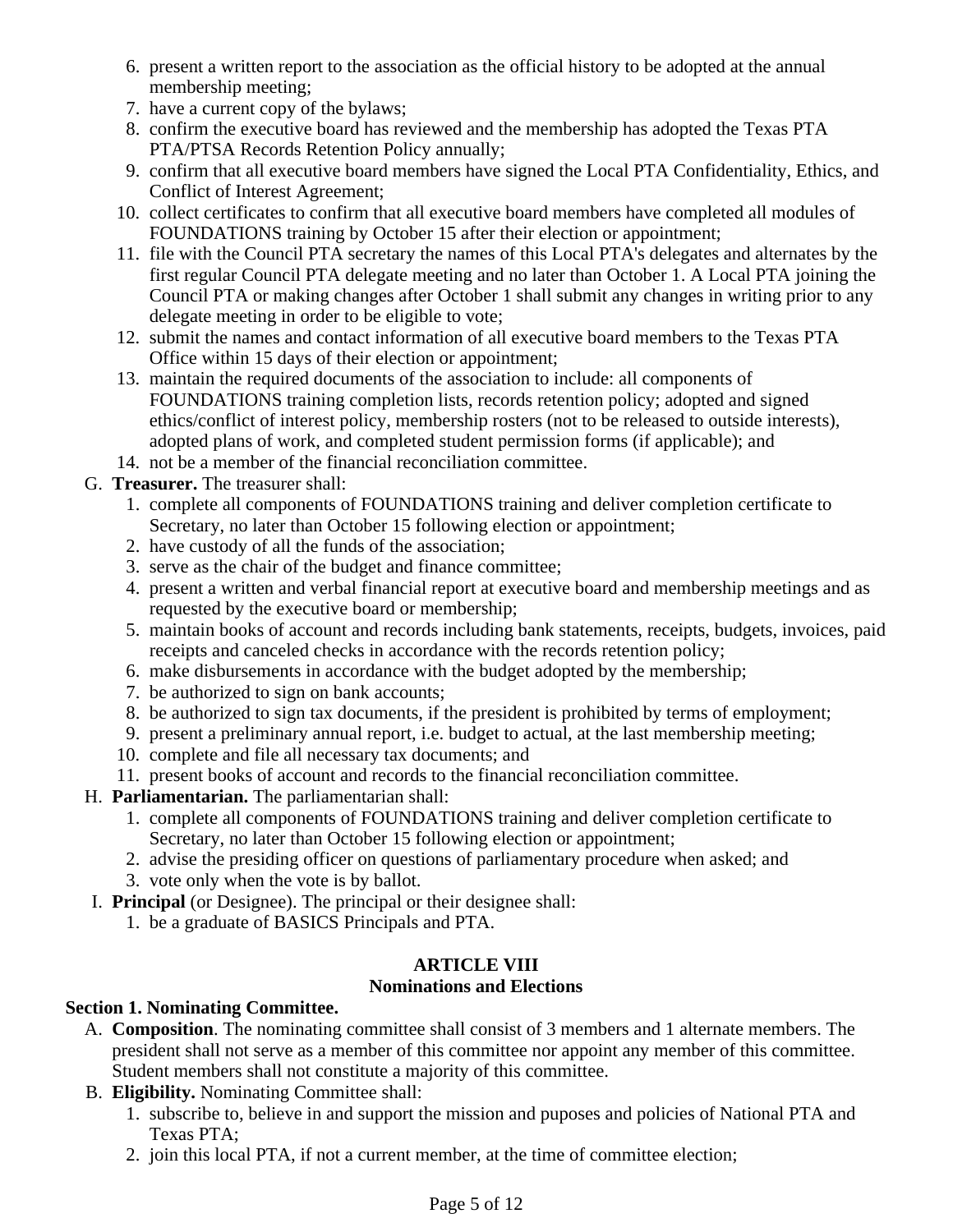- 3. receive no compensation from the association except reimbursement for reasonable expenses as set forth in PTA policies and procedures;
- 4. have served no more than two consecutive terms in the same position;

C. **Election of Committee.** The nominating committee shall be elected by plurality vote at a regular membership meeting prior to the election meeting. The election shall be by ballot. When the number of nominees is less than or equal to the number of positions on the committee, the election may be by acclamation. The nominating committee shall elect its chair.

Election of Alternates. Alternates shall serve in order of rank, when there is a vacancy or absence on the nominating committee. When the nominating committee is elected by ballot, those nominees not elected to the committee shall be alternates, ranked according to the number of votes received. When the nominating committee is elected by acclamation, nominations for alternate shall be taken from the floor and each person nominated shall serve as an alternate, ranked in the order nominated.

- D. **Duties.** The nominating committee:
	- 1. shall sign the nominating committee confidentiality agreement before any discussion takes place;
	- 2. shall consider all candidates for elected positions whose submissions meet the requirements set forth by these bylaws and who have signified their consent to serve if elected;
	- 3. may consider additional candidates during its deliberations; and
	- 4. shall submit only one name for each position to be filled.
- E. **Report of the Nominating Committee.** The report of the nominating committee shall be published to the membership through regular publicity channels at least seven days before the election meeting.

**Section 2. Nominations from the Floor.** Nominees from the floor shall be accepted at the election meeting. **Section 3. Elections.** Officers, with the exception of the parliamentarian, shall be elected by ballot in the month of April. However, if there is but one nominee for an office, election for that office may be by voice vote.

#### **ARTICLE IX Membership Meetings**

# **Section 1. Regular Meetings.**

Regular meetings of the membership shall be held in the months of September, November, December, March, April, and May, time and date to be established by executive board. Five days' notice shall be given if change of date is needed. The membership shall be notified through regular publicity channels of the date and time of all membership meetings following the first meeting of the executive board at which time this schedule is determined.

- A. The membership meeting held in April shall be the election meeting.
- B. The annual membership meeting in May shall be for the purpose of receiving reports of officers and chairs and for any other necessary business.

**Section 2. Quorum.** The quorum for the transaction of business in any membership meeting shall be 10 members.

**Section 3. Proxy Voting.** There shall be no proxy voting.

**Section 4. Special Meetings.** A special meeting of the membership shall be called by the president or by a majority of the executive board, with at least three days' notice giving the place, date, time and purpose of the special meeting. No other business may be conducted.

# **ARTICLE X**

# **Executive Board**

**Section 1. Composition.** The members of the executive board shall be:

- A. the officers of the association;
- B. the principal of the school or the principal's representative appointed by the principal;
- C. The chair of each standing committee, Council Delegate, and Historian.

**Section 2. Eligibility.** Executive board members shall:

- A. subscribe to, believe in and support the mission and purposes and policies of National PTA and Texas PTA;
- B. be a member of this Local PTA within 30 days of the start of the membership year in which you serve;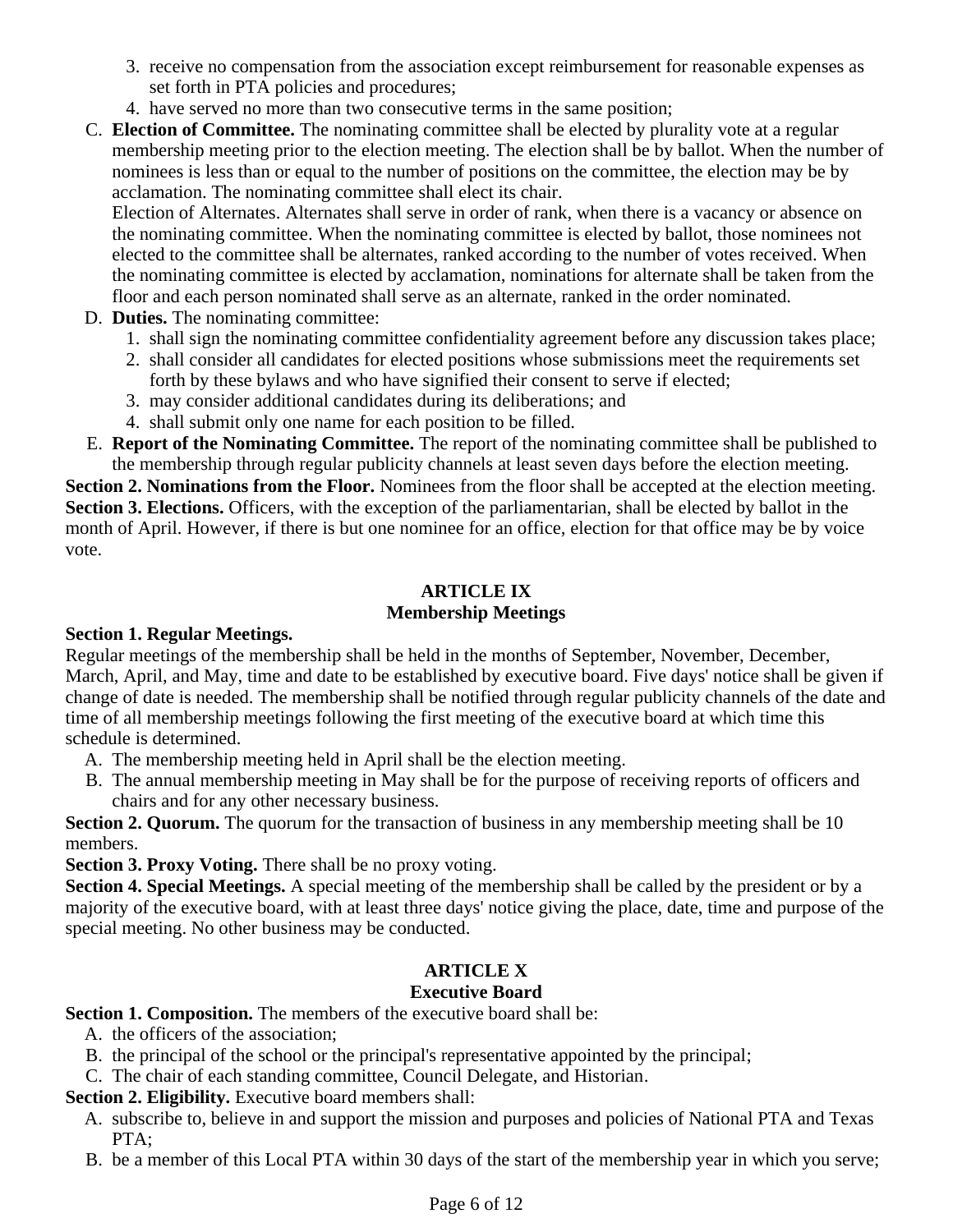- C. receive no compensation from the association except reimbursement for reasonable expenses as set forth in PTA policies and procedures;
- D. not serve two consecutive terms on the committee, and;
- E. sign the Confidentiality, Ethics and Conflict of Interest Agreement on an annual basis.

**Section 3. Student Members**. For legal considerations, members under the age of 18 shall not:

A. serve as president, first vice president, secretary or treasurer;

- B. serve as a signer on the bank account(s);
- C. serve as the member appointed to open, review, initial and date the bank statements; and,
- D. hold a majority of the offices.

**Section 4**. A Local PTA member shall not serve as a voting member of this executive board while employed by, or under contract to this Local PTA.

**Section 5.** Executive board members shall serve in only one capacity.

**Section 6.** Any elected or appointed Executive board position may only be filled by one person (co-chairs are prohibited).

**Section 7**. **Executive Board Duties.** The duties of the executive board shall be to:

- A. transact necessary business in the intervals between membership meetings and such other business as may be referred to it by the association;
- B. present a report at the regular membership meetings;
- C. approve the Plans of Work of all officers and committee chairs;
- D. create standing and special committees;
- E. adopt the Texas PTA Local PTA/PTSA Ethics/Conflict of Interest Policy annually;
- F. review the records retention policy annually;
- G. maintain confidentiality as a member of the Executive Board;
- H. prepare an annual budget for the upcoming fiscal year and submit to the association for adoption at the annual meeting;
- I. comply with the legal filing requirements of the state and federal government agencies;
- J. approve routine bills within the limits of the budget; and
- K. fill vacancies on the executive board.

**Section 8. Executive Board Member Duties.** The duties of each executive board member shall be to:

- A. complete all components of FOUNDATIONS Training and deliver completion certificate to Secretary unless otherwise provided in Article VII Section 5 of these bylaws by October 15 after election or appointment;
- B. submit a written Plan of Work to the executive board for approval;
- C. have a current copy of the Local PTA bylaws;
- D. deliver to successor or the president all official materials within fifteen days following the date on which the successor assumes duties;
- E. attend all meetings of the association;
- F. sign the Confidentiality, Ethics and Conflict of Interest Agreement, as adopted;
- G. refrain from making any slanderous or defamatory statement(s) that will in all likelihood result in harm to the PTA name or brand;
- H. publicly present a united front on decisions made as an Executive Board;
- I. maintain confidentiality as a member of the Executive Board;
- J. abide by the policies and procedures as set forth by Texas PTA; and
- K. perform the duties outlined in these bylaws, governing documents and those assigned by the president.

# **Section 9. Meetings.**

- A. **Regular Meetings**. Regular meetings of the executive board shall be held prior to each meeting of the membership.
- B. **Special Meetings**. Special meetings of the executive board shall be called by the president or by a majority of the members of the executive board with notice given in writing, including electronic mail, to each executive board member at least three days before the meeting. Notice shall include the place, date, time and purpose of the special meeting. No other business may be conducted.
- C. **Proxy Voting**. There shall be no proxy voting.
- D. **Quorum.** A majority of the members of the executive board shall constitute a quorum.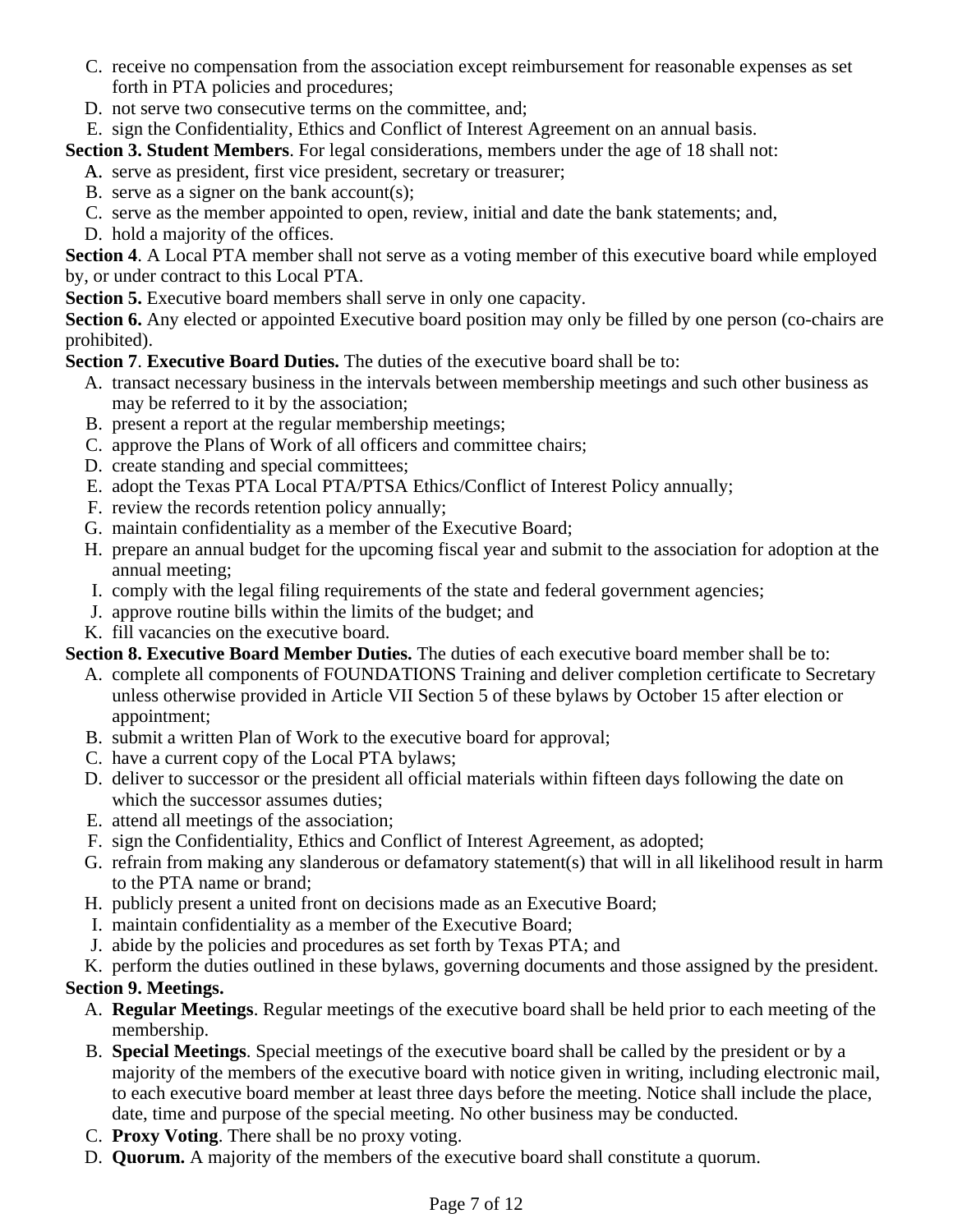E. **Emergency Voting.** In an emergency situation, the executive board may vote by phone, email, or other electronic means if authorized by the president. Members shall have at least twenty-four hours to cast their votes. A two-thirds vote of the entire executive board is required for adoption, and the vote shall be recorded in the minutes of the next regular meeting of the executive board.

**Section 10. Removal and Resignation.** At least two-thirds of all members of the executive board then in office must vote in the affirmative to remove any executive board member with cause. Any executive board member may resign at any time by delivering a written resignation to the Local PTA president or secretary.

# **ARTICLE XI**

#### **Committees**

**Section 1. Committees.** The executive board may create such standing and special committees as it may deem necessary to promote the Purposes.

The president shall be an ex-officio member of all committees except the financial reconciliation committee and nominating committee.

**Section 2. Term.** The Chair of each committee shall assume their official duties following the close of the fiscal year and shall serve a term of one year.

**Section 3**. Only one person shall be appointed to serve in any one chair position, co-chairs are prohibited.

**Section 4.** No chair shall serve in the same office for more than two consecutive terms. One who has served more than one-half of a term shall be credited with having served that term.

**Section 5. Standing Committee Chairs**. Each standing committee chair shall:

- A. complete all components of FOUNDATIONS training and deliver completion certificate to Secretary, no later than October 15 following election or appointment;
- B. deliver to their successor or the president all official materials;
- C. present a written Plan of Work to the executive board for approval;
- D. have a current copy of the Local PTA bylaws; and
- E. perform other duties as assigned by the president.

**Section 6.** The standing committee chair shall appoint committee members with approval of the Executive Board.

**Section 7. Eligibility**.Standing Committee members shall:

- A. subscribe to, believe in and support the mission and purposes and policies of National PTA and Texas PTA;
- B. be a member of this Local PTA within 30 days of the start of the membership year in which you serve; and,
- C. receive no compensation from the association except reimbursement for reasonable expenses as set forth in PTA policies and procedures.

**Section 8. Proxy Voting**. There shall be no proxy voting.

**Section 9. Quorum**. The quorum of any committee shall be a majority of its members.

#### **ARTICLE XII Council Membership**

# **Section 1. Representation**.

- A. This Local PTA shall be represented in delegate meetings of the Midway ISD Council of PTAs by the president or alternate, the principal or alternate and by delegate(s) or alternate(s). The number of delegates shall correspond with the number as stated in the Council PTA bylaws. All representatives to the Council PTA shall be members of the Local PTA they represent.
- B. Delegates and their alternates shall be appointed by the president, subject to approval of the executive board by September and reported, by the Secretary, to the Council PTA no later than October 1st.

C. Delegates to Midway ISD Council of PTAs Council of PTAs shall serve for a term of one year.

**Section 2. Dues**. This association shall pay annual dues to the Midway ISD Council of PTAs no later than October 15. The amount of dues shall correspond with the amount as stated in the Council PTA bylaws.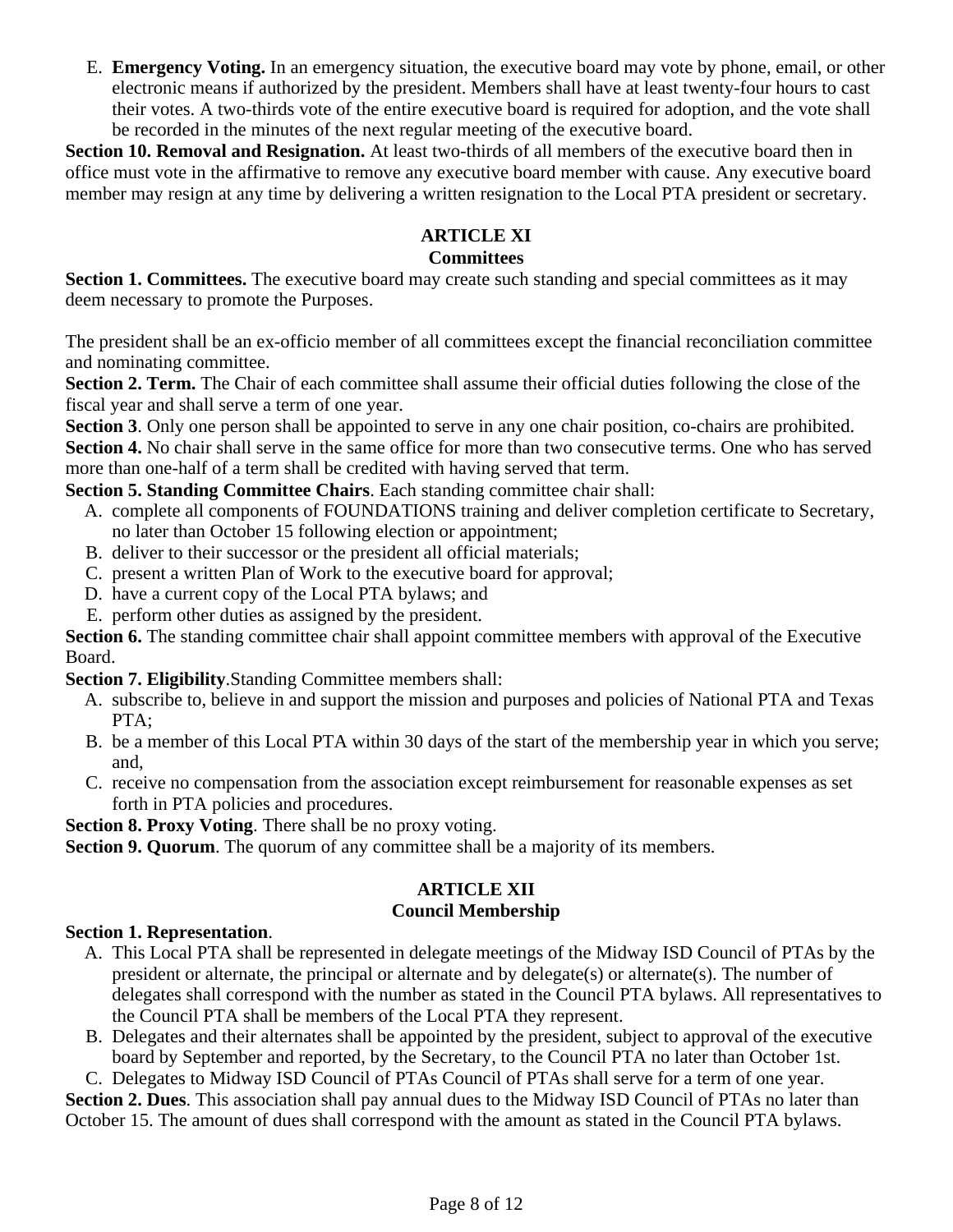# **ARTICLE XIII Texas PTA Annual Meeting**

This Local PTA shall be represented at the annual meeting of the Texas PTA after achieving Active Status by December 1. Delegates must be current members who have registered and are in attendance at the annual meeting of the Texas PTA.

# **ARTICLE XIV**

# **Fiscal Accountability**

**Section 1. Fiscal Year**. The fiscal year of this association shall begin July 1 and end on the following June 30.

**Section 2. Signers**. Signers on the bank account shall not be related by blood or marriage and shall not reside in the same household.

# **Section 3. Financial Reconciliation.**

A. A financial reconciliation shall be performed:

- 1. at the end of the fiscal year;
- 2. when any authorized check signer is added or deleted on any bank account; and
- 3. at any time deemed necessary by the president or three or more members.
- B. The president shall appoint, subject to the approval of the executive board, a financial reconciliation committee consisting of not less than three members, who are not authorized signers. Members of the financial reconciliation committee shall not be the current secretary, incoming treasurer or be related by blood or marriage and shall not reside in the same household as the authorized signers.
- C. For the financial reconciliation required at the end of the fiscal year, the president shall appoint the financial reconciliation committee at the last membership meeting of the year.
- D. The financial reconciliation committee report shall be adopted by a majority vote of the membership at the first regular meeting following the financial reconciliation.

# **ARTICLE XV**

# **Parliamentary Authority**

The rules contained in the current edition of *Robert's Rules of Order Newly Revised* shall govern this PTA in all cases to which they are applicable and in which they are not inconsistent with these bylaws, and any other bylaws or rules adopted by National PTA and Texas PTA.

# **ARTICLE XVI**

# **Amendment of Bylaws**

**Section 1. Submission.** These bylaws may be amended at any meeting of the membership, provided a quorum is present, by two-thirds vote of the members present and voting. Notice of each proposed amendment shall be provided to the membership through regular publicity channels thirty days prior to the meeting at which the amendment is voted upon or at the previous regular membership meeting. The amendment shall be subject to approval of the Texas PTA.

**Section 2. Approval.** After adoption at a meeting of the membership, the bylaws (and standing rules, if applicable) shall be submitted for approval to Texas PTA according to the policies and procedures of Texas PTA. Amended bylaws or standing rules go into effect when an approved copy is returned by the Texas PTA. **Section 3**. **Review.** This Local PTA shall submit bylaws (and standing rules, if applicable) to the Texas PTA for review every three years.

**Section 4**. **Adoption**. The adoption of an amendment to any provision of the bylaws by Texas PTA shall serve automatically and without the requirement of further action by the Local PTA to amend its corresponding bylaws.

**Approved by the Texas PTA Board of Directors May of 2020. Effective August 1, 2020.**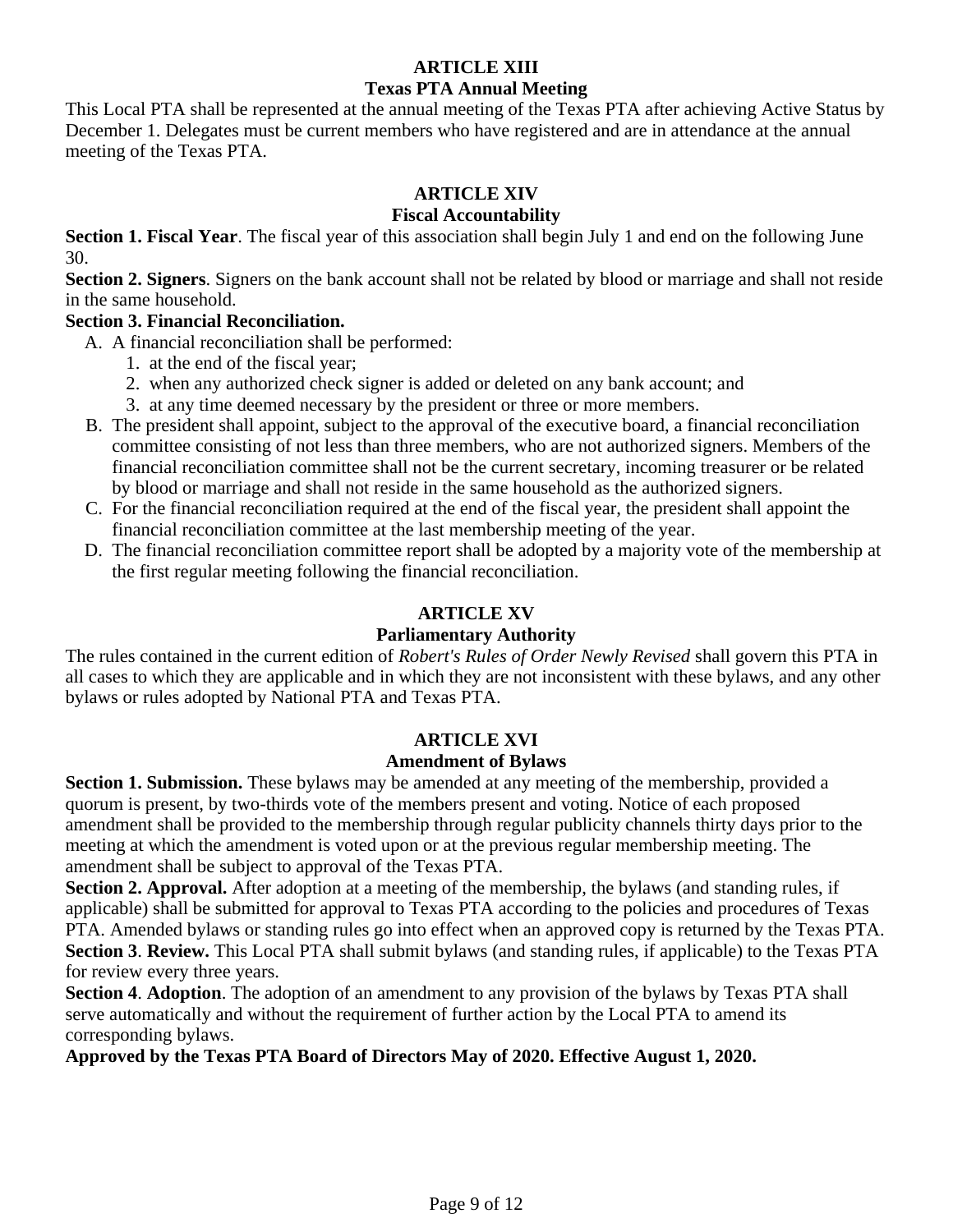

# **Each membership year, Local PTAs must meet both of the following requirements to attain Active Status with Texas PTA. The membership year begins on August 1.**

- 1. Remit to Texas PTA state/national membership dues for at least 20 members.
- 2. Submit to Texas PTA the name and contact information (mailing address, phone number, and email address) of at least one current Executive Board member, preferably the President.

**Local PTAs must comply with all of the following standards to remain in Good Standing with Texas PTA. Local PTAs that do not maintain Good Standing will be subject to a Local PTA Retention Plan as described below.**

- 1. Maintain Active Status with Texas PTA.<sup>1</sup> (see requirements above)
- 2. Report all members and remit all state/national dues to Texas PTA each year.
- 3. Submit to Texas PTA the name and contact information for each executive board member within 15 days of election or appointment.<sup>2</sup>
- 4. Review Local PTA bylaws (and standing rules, if applicable) every three years and submit to Texas PTA for approval.<sup>3</sup>
- 5. Each year, within 60 days of fiscal year end, electronically file and have accepted by the IRS the "Form 990 Return of Organization Exempt from Income Tax".<sup>4</sup>

**Local PTA Retention Plan** (initiated when a Local PTA does not maintain Good Standing)

| <b>Notification:</b> | Texas PTA will notify the PTA of the action(s) required to attain Good Standing. The PTA<br>will have 60 days, from the date of the notification, to meet all Good Standing requirements<br>to avoid moving into the Restriction Phase.                                                                                                                                                                                                                            |
|----------------------|--------------------------------------------------------------------------------------------------------------------------------------------------------------------------------------------------------------------------------------------------------------------------------------------------------------------------------------------------------------------------------------------------------------------------------------------------------------------|
| <b>Restriction:</b>  | While in the Restriction Phase, the PTA is not eligible for awards, programs or grants<br>administered by Texas PTA or National PTA. The PTA will have 45 days to meet all Good<br>Standing requirements to avoid moving into the Intervention Phase.                                                                                                                                                                                                              |
| Intervention:        | Once in the Intervention Phase, Texas PTA will assign a Support Team to assist the PTA,<br>including the development of a written action plan to attain Good Standing. The PTA will<br>continue to be ineligible for awards, programs and grants administered by Texas PTA and<br>National PTA until Good Standing is achieved. *With cause, Texas PTA may place a Local<br>PTA that has not met all Good Standing Requirements into the Intervention Phase early. |
| <b>Restructure:</b>  | For PTAs that do not attain Good Standing following the Notification, Restriction and<br>Intervention Phases, Texas PTA may begin the process of restructuring the leadership of<br>the Local PTA or revoking the Local PTA's charter.                                                                                                                                                                                                                             |

- 1. Active Status is used to determine eligibility in many Texas PTA programs and services. Please reference specific program eligibility requirements to ensure your PTAs participation.
- 2. PTAs submit executive board member information to Texas PTA electronically via the Texas PTA website.
- 3. Bylaws are submitted via the Bylaws Submission Form found on the Texas PTA website.
- 4. Proof of filing and acceptance is the Exempt Organization Business Master File issued regularly by the IRS.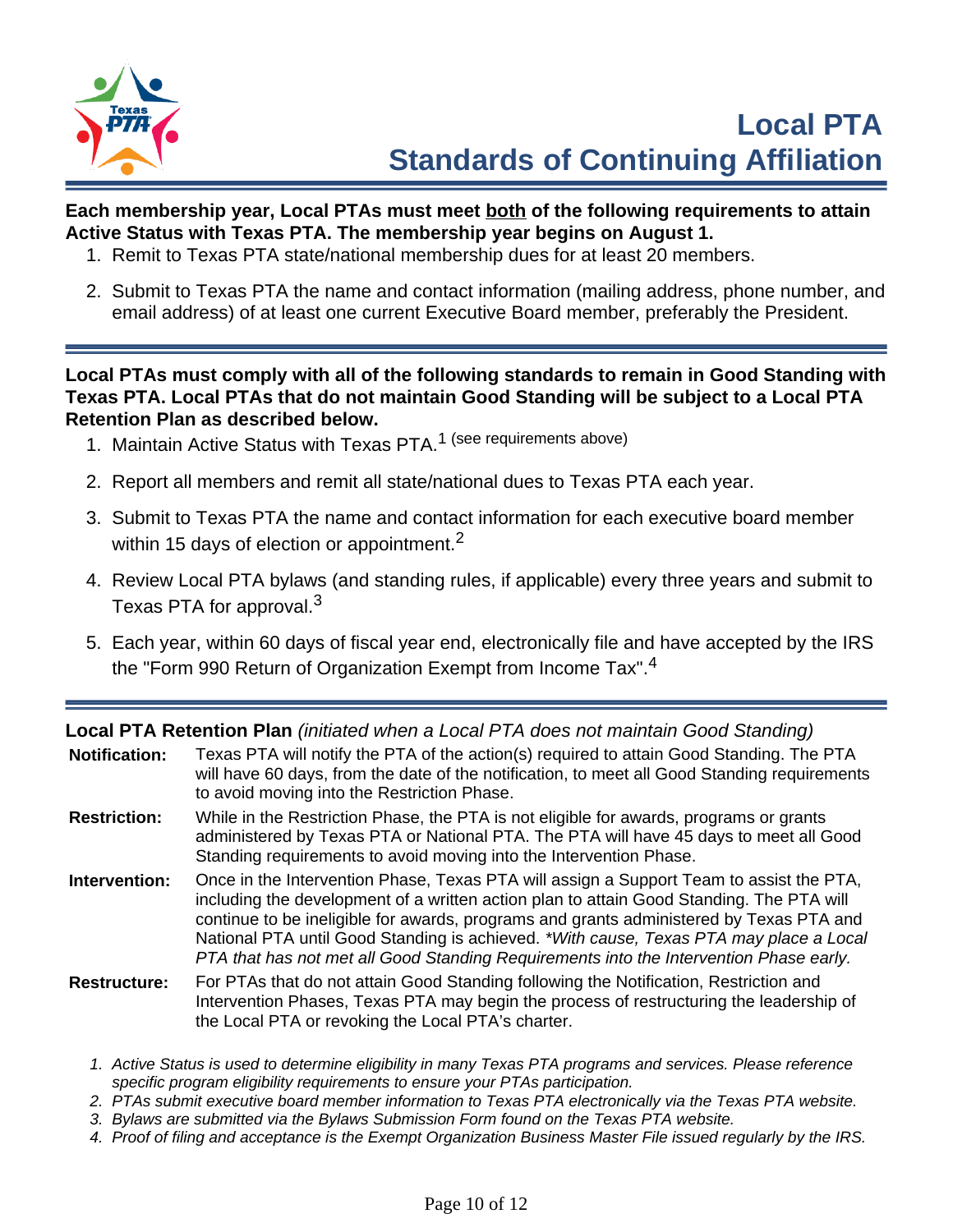# **Bylaws Snapshot Worksheet**

The Bylaws Snapshot Worksheet should be used only when considering changes to your Bylaws.

Bylaws are made up of two parts and outline how your PTA functions, define its primary characteristics, and include governing details that are important to the rights and responsibilities of members.

- Part One: The Template. As the chartering agent, Texas PTA provides and oversees a bylaws template that includes required language, which cannot be changed by the local PTA and does not require member approval.
- Part Two: The customizable areas. These areas can be customized to meet the needs of your PTA community. It is important to note that any amendments to these areas require approval by your membership, at a meeting where thirty days (30) notice was given, and then, the final approval by Texas PTA.

Please note, to maintain Good Standing with Texas PTA, all Local PTAs must update or amend their Bylaws, and Standing Rules if applicable, with Texas PTA at least once every three years. Your Bylaws were last reviewed, approved on 08/21/2020.

# **Information on file with Texas PTA for Speegleville Elementary**

The EIN assigned by the IRS is 746086825. The assigned Texas PTA ID number is 9704.

# **Local Dues:** \$ 5.50

Your PTA should be charging each member the Local dues amount listed above +\$4.50 (State + National Dues).

**Officers:** 3 Vice President(s) in addition to President, Treasurer, Secretary (and appointed Parliamentarian).

# **Duties of Vice Presidents:**

- First Vice President: aide-to-the-president
- **Second Vice President: membership**
- Third Vice President: fundraising

Each Vice President shall preside in the absence of the president (in their designated order) and be in charge of what is listed above.

# **Nominating Committee:** 3 members and 1 alternates.

If considering changing the composition of the Nominating Committee, you can choose 3, 5 or 7 members and 1, 2 or 3 alternates.

# **Membership Meeting Months:** September;November;December;March;April;May

If considering changing the Membership Meeting Months, you must designate a minimum of three and you must make sure the Election Meeting Month (listed below) is one of the designated months.

# **Election Meeting Month:** April

If considering changing the Election Meeting Month, remember to make sure it is listed in the designated Membership Meeting Months.

# **Quorum:** 10 members

If considering changing quorum, the number of members required to conduct business, the minimum is ten.

# **Executive Board Composition:** Standing Committee Chairs; Council Delegate; Historian;

The members of the executive board shall be officers of the association (listed in Officers section), campus principal and those listed here.